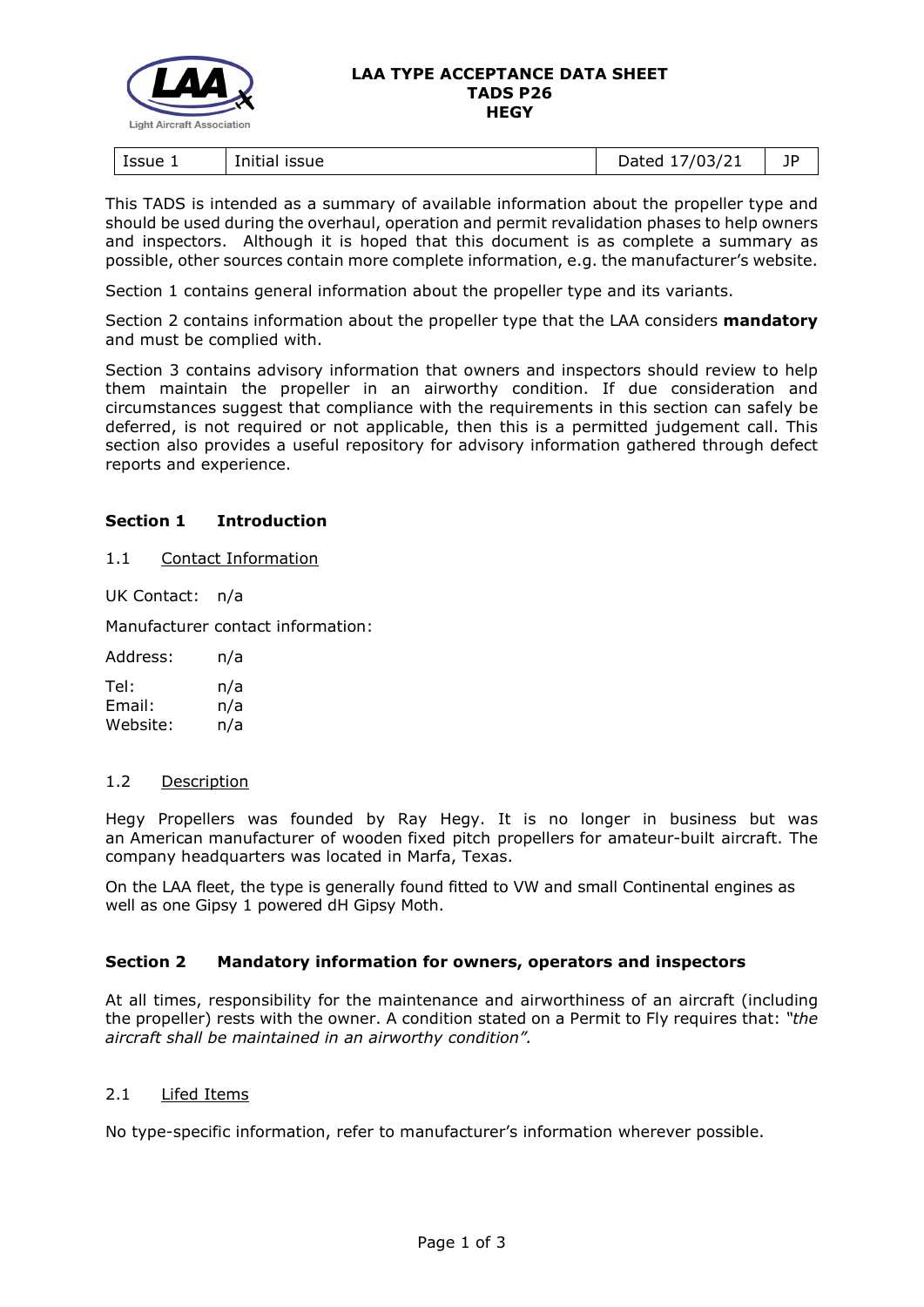

# 2.2 Operator's Manuals

Where possible, the manuals describing setup, operation and maintenance procedures for the propeller should be obtained from the manufacturer or importer and retained with the aircraft's records.

## 2.3 Maintenance Schedule

Normal procedures for wooden fixed pitch propellers apply but refer to specific manufacturer's information wherever possible.

Propellers fitted to LAA administered aircraft that are maintained either in accordance with the manufacturer's maintenance schedule, the CAA Light Aircraft Maintenance Schedule (LAMS) [CAP 411](http://www.caa.co.uk/CAP411) or the LAA Generic Maintenance Schedule, further details of which can be found in LAA Technical Leaflet [TL 2.19: The LAA Generic Maintenance Schedule.](http://www.lightaircraftassociation.co.uk/engineering/TechnicalLeaflets/Operating%20An%20Aircraft/TL%202.19%20The%20LAA%20Generic%20Maintenance%20Schedule.pdf) Note: The CAA and LAA produced maintenance schedules were originally written around the maintenance requirements of aircraft fitted with traditional aircraft engines and propellers.

Some aircraft may have mandated maintenance requirements and/or schedules which are stated on the aircraft's Operating Limitations document and these must be followed.

More information on maintenance schedules can be found in the **Aircraft Maintenance** section of the LAA website.

#### 2.4 Airworthiness Directives

Non-certified type, so no type-specific applicable Airworthiness Directives.

### 2.5 Mandatory Permit Directives

No type-specific MPDs at this time.

Check CAA [CAP 661](http://www.caa.co.uk/cap661) which lists MPDs issued before 31 January 2012 and is no longer being updated.

The CAA now provides links to MPDs issued after 31 January 2012 on the [CAA MPD Listing](http://publicapps.caa.co.uk/modalapplication.aspx?appid=11&mode=list&type=sercat&id=55) page of their website.

The LAA website should be checked for MPDs that are non-type specific in LAA Technical Leaflet [TL 2.22: Non-Type Specific MPDs.](http://www.lightaircraftassociation.co.uk/engineering/TechnicalLeaflets/Operating%20An%20Aircraft/TL%202.22%20non-type%20specific%20MPDs.pdf)

### 2.6 CAA Mandatory Requirements for Airworthiness CAP747 and Civil Aircraft Airworthiness Information and Procedures (CAAIP) CAP562

No type-specific requirements or information at this time.

CAA publications [CAP 747](http://www.caa.co.uk/CAP747) and [CAP 562](http://www.caa.co.uk/CAP562) contain information that may be relevant to LAA administered aircraft and should be checked for applicability.

## 2.7 LAA Required Modifications (including LAA issued AILs, SBs, etc)

No type-specific required modifications at this time.